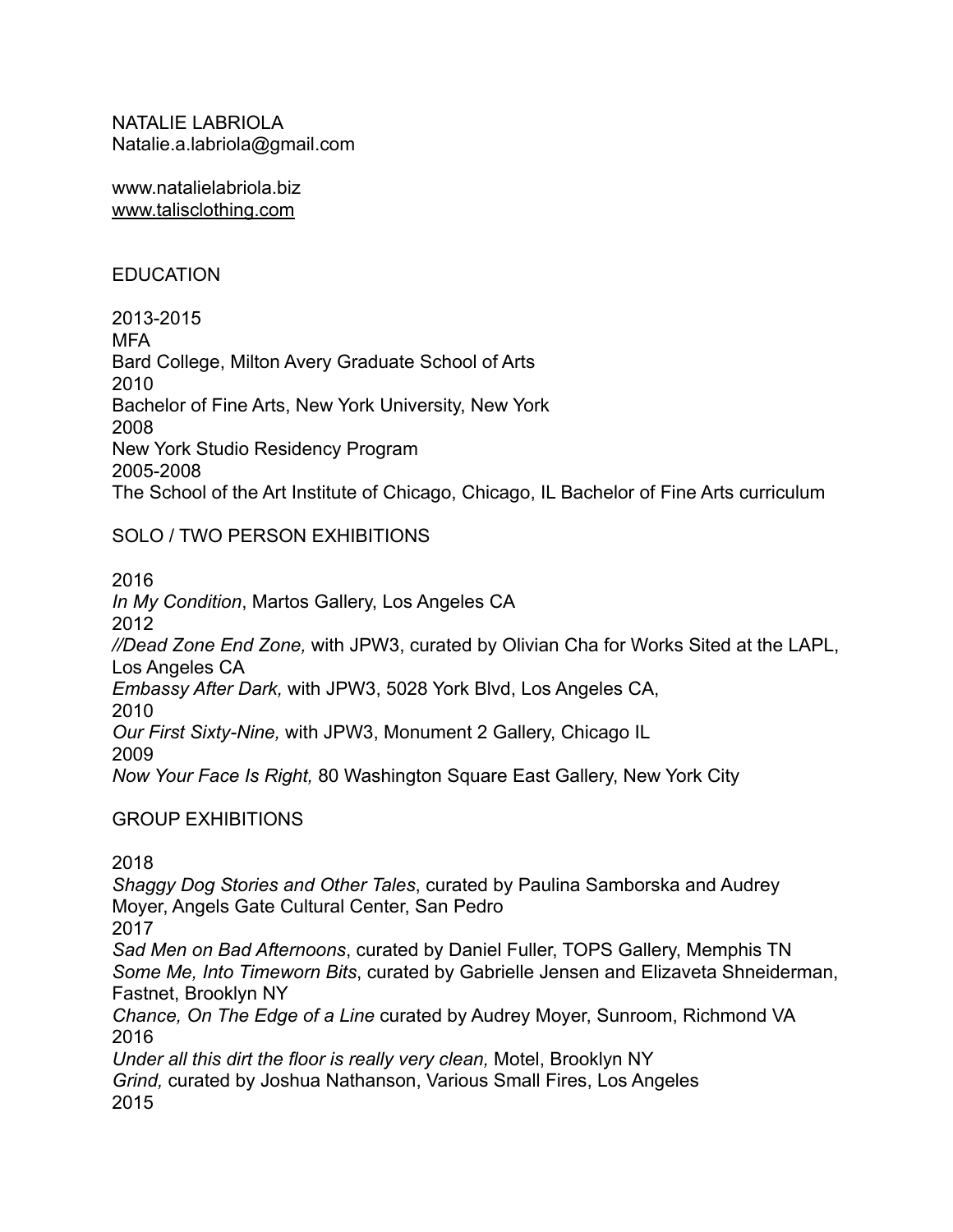*Molybdomancy*, curated by Lee Foley, Los Angeles Contemporary Archive, CA *Strike Up the Band,* Waterfront Art/Life Institute, Kingston NY

*9800,* curated by Shyan Rahimi, 9800 Sepulveda, Los Angeles CA *Keys Open Doors,* Boyfriends, Chicago IL

*Two Shoes Neatly Shining,* curated by Liam Neff and Laura Hunt, 50 Taafe Place, NY *Outdoor Sculpture Exhibition*, curated by Andres Laracuente and Julia West, Agape NY *Shoot the Lobster Online Store,* Limited edition sculptures

*The Museum of Love and Devotion,* curated by Lazaros, Fairview Museum of History and Art, Fairview, Utah

*Make It Work,* curated by Sam Parker, New York NY 2014

*Liminal Sunday,* curated by Paulina Samborska, Satellite Space, Los Angeles *Mental Furniture,* Petrella's Imports at Night Gallery, Los Angeles CA

*Speedboat,* curated by Alex Ross, Nicelle Beauchene Gallery, New York City *Satellite Space,* MocaTV Art + Comedy Commission, curated by Miriam Katz

(collaboration with Kate Berlant)

2013

*Works Sited, Reprised,* curated by Olivian Cha, Cleopatra's Greenpoint, NYC *It-Thou,* Michael Thibault Gallery, Los Angeles CA

*Primo's Lot,* with Andrew J. Greene and Jared Madere, Stefan Primo, New York City *Susan/Elizabeth,* The Goss-Michael Foundation, Dallas, TX

*Storage Wars,* curated by 5790 Projects at the Beacon Arts Building, Los Angeles CA *Oldest of Rainbows,* curated by Justin John Greene, Control Room, Los Angeles *MONSALVAT,* Bureau, New York City

2012

*Yeah we friends and shit,* Josée Bienvenu Gallery, New York City 2011

*LAXART Benefit 2011,* LAXART, Los Angeles

*Negotiation of Objects,* with Kenneth Tam and Sean Kennedy, Art Platform LA, Los Angeles

*Negotiation of Objects,* with Kenneth Tam and Sean Kennedy, Actual Size, Los Angeles *Cleopatra's Presents: Eye in the Sky,* The Re Institute, Millerton, NY

*Hermaphrodite,* Invisible Dog, New York City

2010

*TELEVISION CITY DREAM*, Curated by Apartment Show NY, New York City *Brucennial,* organized by the Bruce High Quality Foundation, New York City 2009

*Sally's,* Atelierhof Kreuzberg, Berlin

*Shake Out,* curated by Patrick Walsh, Rockaway Beach, Queens NY

*Nepotistically Yours,* curated by Karen Archey, MWNM, New York City

*Women Get Fucked,* Alogon gallery, Chicago IL

2008

*Gooddrawers: Works Not On The Internet,* Scott Projects, Chicago IL

*Dollar Store: A Group Show*, Kunsthalle Chicago, Chicago, IL

*American Installation,* curated by Andres Laracuente, Plaines Project, Chicago, IL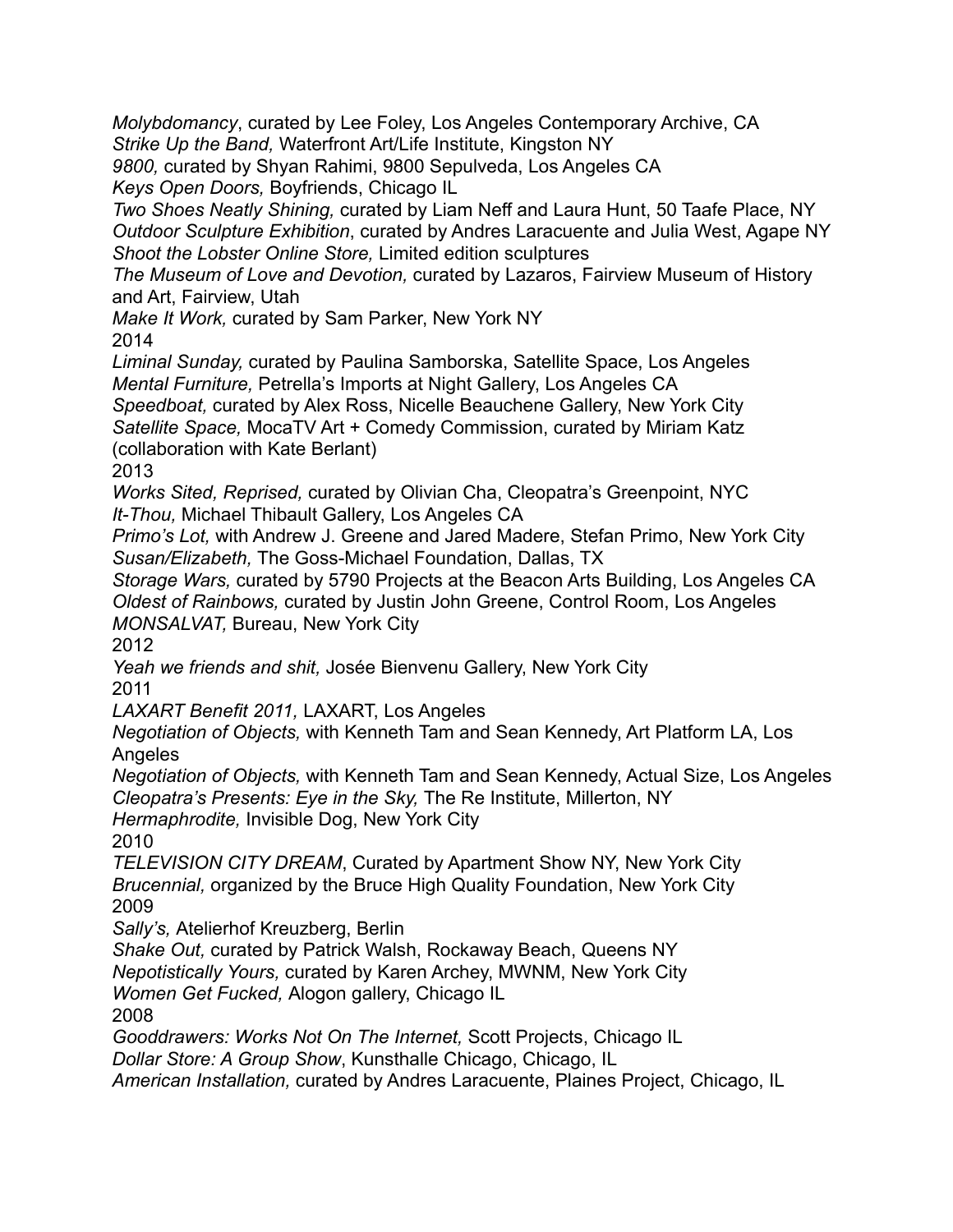# IN PRINT

2018

*The Journal of Psychic Protection*, Creator/Editor Available at Ooga Booga, The Marciano Foundation, The Future Shop (Minneapolis), Los Angeles Independent Art Book Fair, and LA Pages Art Book Fair. *F Magazine, Issue 7: PARANOIA*, Contributor

## CURATORIAL PROJECTS

2012-2016

*Satellite Space,* a temporary exhibition space located in Santa Monica, CA. 2010

*You Should Have Been Here an Hour Ago,* with Kunstverein NY, on-going film screening and performance series at White Slab Palace, New York City 2009

*Women Get Fucked,* group show at Alogon Gallery, Chicago IL

# **PRESS**

2017

"Focus on the Other Side" by Martina Alemani, Cactus Issue 4 2016

"Grind" at Various Small Fires reviewed in [LA Times](http://www.latimes.com/entertainment/arts/la-et-cm-grind-vsf-20160809-snap-story.html)

"Grind" at Various Small Fires reviewed in [LA Weekly](http://www.laweekly.com/arts/5-free-art-shows-to-see-in-la-this-week-7192385)

"Grind" at Various Small Fires reviewed in [Artillery](http://artillerymag.com/grind/)

2015

"Stages of Laughter" Essay by Kate Berlant for Art in America, June/July 2015 issue "The Galleries You Probably Didn't Know About" on [DazedDigital.com](http://www.dazeddigital.com/artsandculture/article/23772/1/the-galleries-you-probably-didn-t-know-about) 2014

Must Visit: LA's Best Under-the-Radar Galleries on the [Opening Ceremony blog](http://www.openingceremony.us/entry.asp?pid=9930). Speedboat at Nicelle Beauchene in [Mousse Magazine](http://moussemagazine.it/speedboat-nicelle-beauchene-2014/).

Speedboat at Nicelle Beauchene in [Cura Magazine](http://www.curamagazine.com/?p=15586).

Satellite Space's Video Art Panopticon on the [KCET blog.](http://www.kcet.org/arts/artbound/counties/los-angeles/satellite-space-natalie-labriola.html)

9 New Alternative Art Spaces in LA to Check Out Now in [LA Weekly.](http://www.laweekly.com/arts/9-new-alternative-art-spaces-in-la-to-check-out-now-4487884) 2013

Susan/Elizabeth at the Goss-Michael Foundation in the [Dallas Observer.](http://www.dallasobserver.com/arts/wo-manorial-explores-the-feminine-mystique-with-susan-elizabeth-7094322) Monsalvat at Bureau in [GalleristNY.](http://observer.com/2013/01/monsalvat-at-bureau/)

Monsalvat at Bureau in the [Huffington Post.](http://www.huffingtonpost.com/filip-noterdaeme/monsalvat-at-bureau_b_2517652.html)

Emergent Presence: Eight LA Artists You Should Know in [Fabrik Magazine.](http://issuu.com/fabrik/docs/fabrik19) 2012

"Goings On About Town: Art: 'Yeah We Friends and Shit'", *The New Yorker,* August 6- 13, 2012 issue.

Yeah We Friends and Shit at Josee Bienvenue in [Modern Painters Daily](http://blogs.artinfo.com/modernpaintersdaily/2012/08/07/yeah-we-friends-and-shit/)*.*